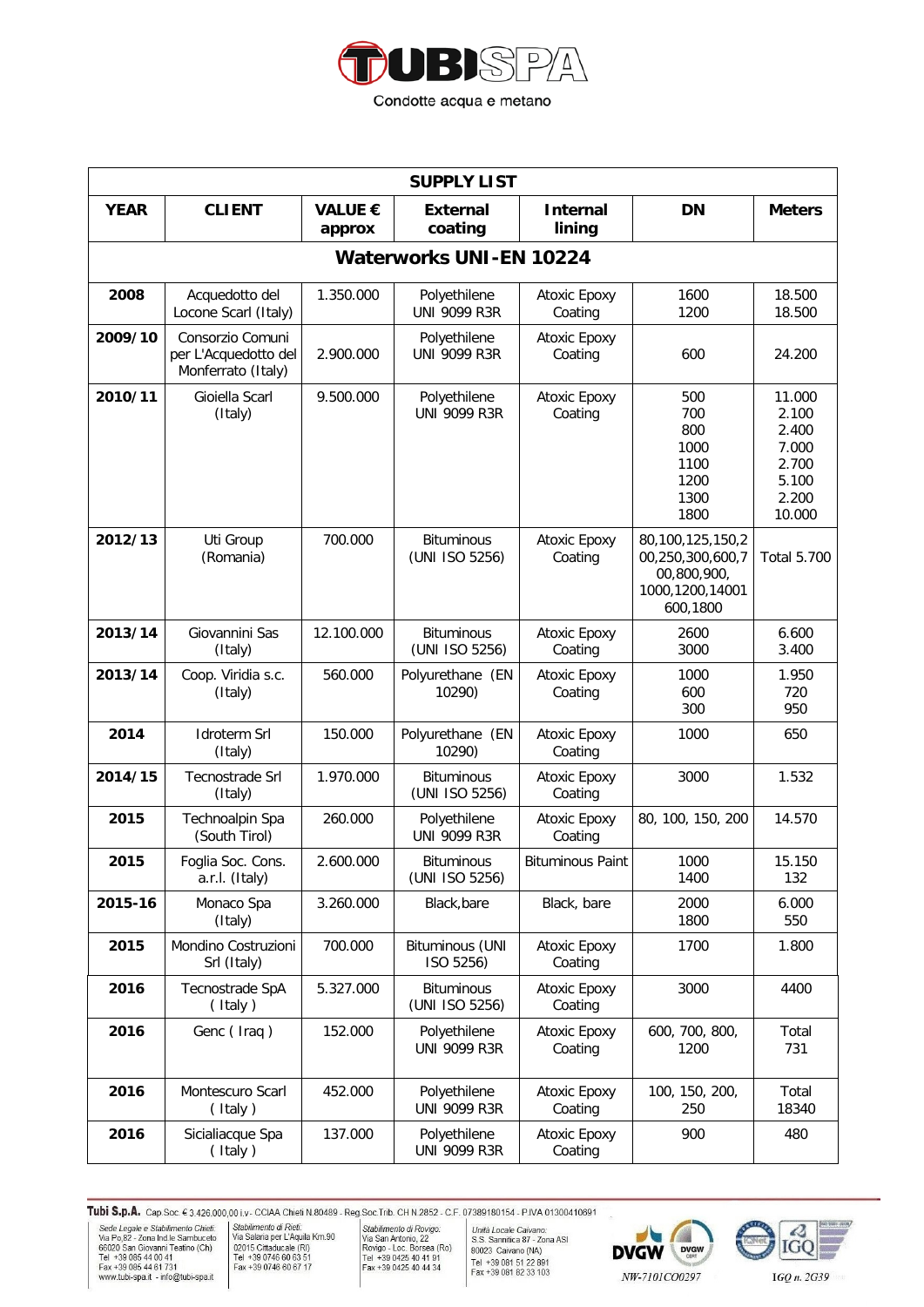

| <b>YEAR</b> | <b>CLIENT</b>                                                     | <b>VALUE €</b><br>approx | <b>External</b><br>coating          | <b>Internal</b><br>lining | <b>DN</b>                                                        | <b>Meters</b> |
|-------------|-------------------------------------------------------------------|--------------------------|-------------------------------------|---------------------------|------------------------------------------------------------------|---------------|
| 2016        | Otrish (Austria)                                                  | 263.900                  | <b>Black bare</b>                   | <b>Black bare</b>         | 600                                                              | 3714          |
| 2016        | Edilscavi Bonomelli (<br>Italy)                                   | 568.209,00               | <b>Bituminous</b><br>(UNI ISO 5256) | Atoxic Epoxy<br>Coating   | 1000                                                             | 2850          |
| 2017        | C.M.P. srl                                                        | 72.200                   | Polyethilene<br><b>UNI 9099 R3R</b> | Atoxic Epoxy<br>Coating   | 700                                                              | 418           |
| 2017        | Pizzarotti Spa (Italy)                                            | 1.050.000                | <b>Bituminous</b><br>(UNI ISO 5256) | <b>Black bare</b>         | 200, 250, 300,<br>350, 400, 450,<br>500, 600, 800,<br>1000, 1200 | 3900          |
| 2017        | Paresa Spa<br>(Italy)                                             | 100.000                  | Polyethilene<br><b>UNI 9099 R3R</b> | Atoxic Epoxy<br>Coating   | 1000                                                             | 244           |
| 2017        | Paresa Spa<br>(Italy)                                             | 170.000                  | Polyethilene<br><b>UNI 9099 R3R</b> | Atoxic Epoxy<br>Coating   | 500,1000                                                         | 500           |
| 2017        | <b>TUBACERO SL</b><br>(Spain)                                     | 54.000                   | <b>Black bare</b>                   | <b>Black bare</b>         | 1800                                                             | 150           |
| 2018        | DI.BI.GA.<br>(Italy)                                              | 215.000                  | Polyethilene<br><b>UNI 9099 R3R</b> | Atoxic Epoxy<br>Coating   | 200                                                              | 3950          |
| 2018        | Aqua Italia srl<br>(Italy)                                        | 155.000                  | <b>Bituminous</b><br>(UNI ISO 5256) | Atoxic Epoxy<br>Coating   | 600-1200                                                         | 823           |
| 2019        | <b>IMPRESA</b><br><b>TABANELLI PRIMO</b><br><b>SRL</b><br>(Italy) | 160.300                  | Polyethilene<br><b>UNI 9099 R3R</b> | Atoxic Epoxy<br>Coating   | 1400                                                             | 364,5         |

## **Penstocks UNI-EN 10224 10217**

| 2008    | Bertini srl<br>(Italy)                           | 1.400.000 | <b>Bituminous</b><br>(UNI ISO 5256) | Atoxic Epoxy<br>Coating | 900                                  | 5.000 |
|---------|--------------------------------------------------|-----------|-------------------------------------|-------------------------|--------------------------------------|-------|
| 2005    | C.E.A. Scpa                                      | 2.620.000 | Altene (UNI EN<br>12068)            | Atoxic Epoxy<br>Coating | 800, 1000, 1200,<br>1600, 1800, 2000 | 5.207 |
| 2006    | Servizi Idrici Sinistra<br>Piave srl<br>(ITALIA) | 1.060.000 | Polyethilene<br><b>UNI 9099 R3R</b> | Cement Mortar           | 1200                                 | 2472  |
| 2007    | 1.C.O. Srl                                       | 1.134.000 | <b>Bituminous</b><br>(UNI ISO 5256) | Atoxic Epoxy<br>Coating | 250, 350, 450,<br>800, 900, 1100     | 6640  |
| 2010/11 | ATB Riva Calzoni<br>(Italy)                      | 950.000   | Atoxic Epoxy<br>Coating             | Atoxic Epoxy<br>Coating | 1700                                 | 1.300 |
| 2010    | Marx Spa<br>(South Tirol)                        | 450.000   | Polyurethane (EN<br>10290)          | Atoxic Epoxy<br>Coating | 800                                  | 1.450 |
| 2010    | <b>Idroterm</b><br>(Italy)                       | 500.000   | Polyurethane (EN<br>10290)          | Atoxic Epoxy<br>Coating | 1500                                 | 1.050 |

Tubi S.p.A. Cap.Soc. € 3.426.000,00 i.v. CCIAA Chieti N.80489 - Reg.Soc.Trib. CH N.2852 - C.F. 07389180154 - P.IVA 01300410691 Sede Legale e Stabilimento Chieti:<br>
Via Po,82 - Zona Ind. le Sambuceto<br>
66020 San Giovanni Teatino (Chieti:<br>
Tel +39 085 44 01 41<br>
Fax +39 085 44 61 731<br>
www.tubi-spa.it - info@tubi-spa.it

Stabilimento di Rieti:<br>
Stabilimento di Rieti:<br>
Via Salaria per L'Aquila Km.90<br>
V2015 Cittaducale (RI)<br>
Tel +39 0746 60 63 51<br>
Fax +39 0746 60 67 17

Stabilimento di Rovigo:<br>
Via San Antonio, 22<br>
Via San Antonio, 22<br>
Tel +39 0425 40 41 91<br>
Fax +39 0425 40 44 34

Unità Locale Caivano:<br>S.S. Sannitica 87 - Zona ASI<br>80023 Caivano (NA)<br>Tel +39 081 51 22 891<br>Fax +39 081 82 33 103





IGQ n. 2G39

NW-7101CO0297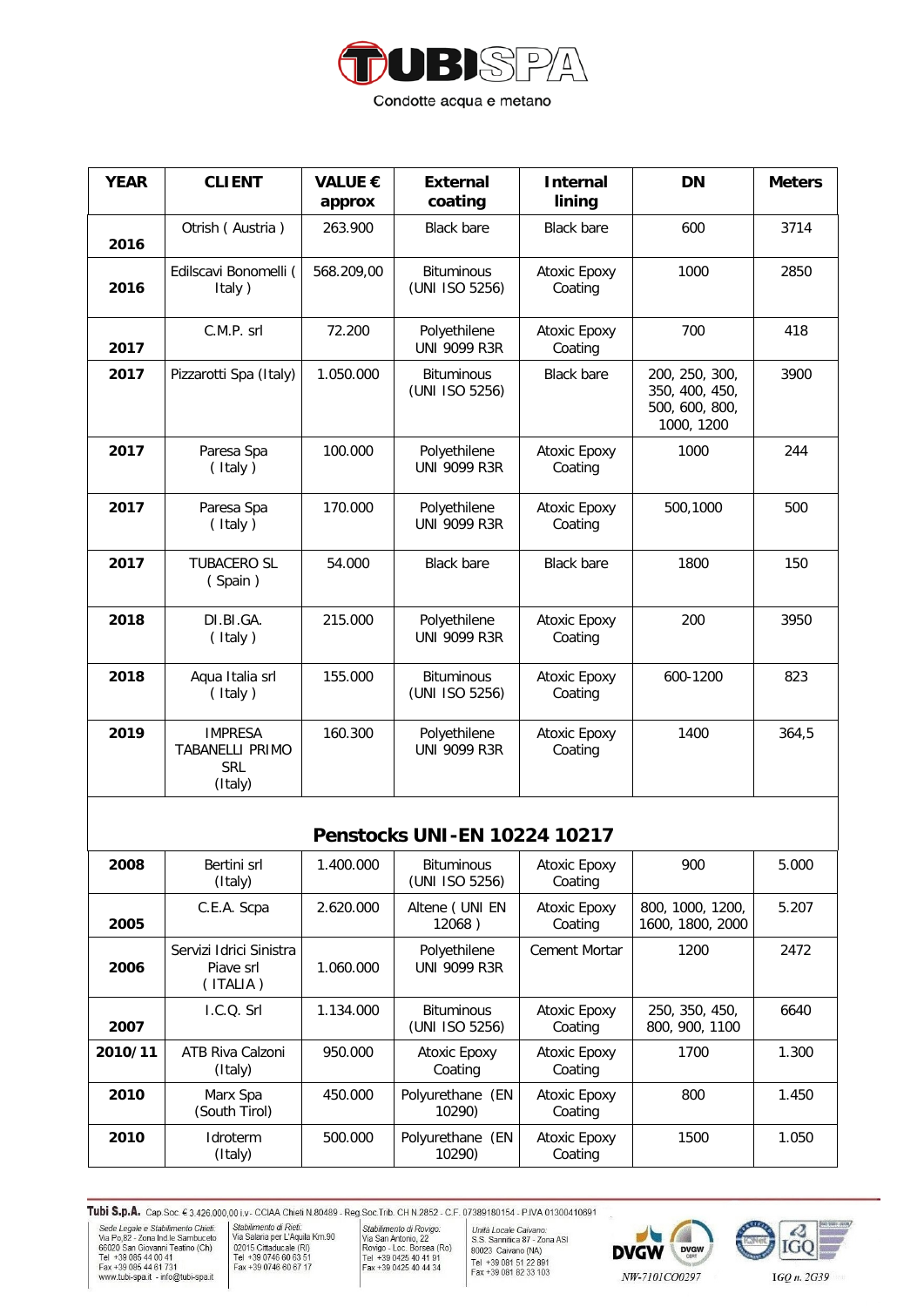

| <b>YEAR</b> | <b>CLIENT</b>                         | <b>VALUE €</b><br>approx | <b>External</b><br>coating          | <b>Internal</b><br>lining      | <b>DN</b>      | <b>Meters</b>  |
|-------------|---------------------------------------|--------------------------|-------------------------------------|--------------------------------|----------------|----------------|
| 2011/12     | E-Werk Eggental<br>(South Tirol)      | 1.060.000                | Polyurethane (EN<br>10290)          | Atoxic Epoxy<br>Coating        | 1100<br>1200   | 2.450<br>500   |
| 2012        | SC Hidroclear srl<br>(Romania)        | 1.200.000                | Polyurethane (EN<br>10290)          | <b>Atoxic Epoxy</b><br>Coating | 700<br>800     | 3.600<br>3.800 |
| 2013        | SC Constructim srl<br>(Romania)       | 600.000                  | <b>Bituminous</b><br>(UNI ISO 5256) | Atoxic Epoxy<br>Coating        | 1100           | 2.200          |
| 2013        | <b>Idroweld srl</b><br>(Italy)        | 260.000                  | Polyurethane (EN<br>10290)          | <b>Atoxic Epoxy</b><br>Coating | 800            | 1.600          |
| 2013        | Officine Lorenzine<br>srl (Italy)     | 250.000                  | Polyurethane (EN<br>10290)          | Atoxic Epoxy<br>Coating        | 900<br>1200    | 1.220<br>120   |
| 2013        | Corema Srl<br>(Italy)                 | 120.000                  | <b>Bituminous</b><br>(UNI ISO 5256) | Atoxic Epoxy<br>Coating        | 500            | 1.670          |
| 2013        | Minacci Rom Srl<br>(Italy-Romania)    | 100.000                  | <b>Bituminous</b><br>(UNI ISO 5256) | <b>Bituminous Paint</b>        | 400            | 1.700          |
| 2013        | Alto Trevigiano<br>(Italy)            | 95.000                   | Black, bare                         | Black, bare                    | 1900           | 106            |
| 2013/14     | CDI Clean Energy srl<br>(Romania)     | 1.100.000                | <b>Bituminous</b><br>(UNI ISO 5256) | Atoxic Epoxy<br>Coating        | 1100           | 5.000          |
| 2014        | Mair Sas<br>(South Tirol)             | 630.000                  | Polyurethane<br>(EN 10290)          | Atoxic Epoxy<br>Coating        | 800            | 3.700          |
| 2014        | Marx Spa<br>(South Tirol)             | 590.000                  | Polyurethane<br>(EN 10290)          | Atoxic Epoxy<br>Coating        | 800            | 3.500          |
| 2014        | Idroelettrica Paularo<br>Sas (Italy)  | 215.000                  | <b>Bituminous</b><br>(UNI ISO 5256) | Atoxic Epoxy<br>Coating        | 1500           | 550            |
| 2014        | Nagostinis Srl<br>(Italy)             | 110.000                  | <b>Bituminous</b><br>(UNI ISO 5256) | Atoxic Epoxy<br>Coating        | 1500           | 260            |
| 2014        | Frua Cav. Mario Spa<br>(Italy)        | 100.000                  | Zinc Varnish and<br>Polyurethane    | Atoxic Epoxy<br>Coating        | 400            | 1.440          |
| 2014        | Safoma Energy<br>(Romania)            | 220.000                  | <b>Bituminous</b><br>(UNI ISO 5256) | Atoxic Epoxy<br>Coating        | 800            | 1.600          |
| 2014        | MICK d.o.o.<br>(Croazia)              | 39.500                   | <b>Black bare</b>                   | <b>Black bare</b>              | 400, 700, 1600 | 445            |
| 2014/15     | Hydropol Project &<br>Epc Int.-Cyprus | 410.000                  | Polyurethane<br>(EN 10290)          | <b>Atoxic Epoxy</b><br>Coating | 600            | 3.000          |
| 2015        | Cital Srl<br>(Italy)                  | 440.000                  | <b>Bituminous</b><br>(UNI ISO 5256) | Atoxic Epoxy<br>Coating        | 2400           | 650            |
| 2015        | Gator srl (Italy)                     | 370.000                  | <b>Bituminous</b><br>(UNI ISO 5256) | <b>Bituminous Paint</b>        | 600            | 3.600          |
| 2015        | Bettoni Spa (Italy)                   | 480.000                  | Polyurethane<br>(EN 10290)          | Atoxic Epoxy<br>Coating        | 600            | 3.000          |
| 2015        | Idroweld srl (Italy)                  | 145.000                  | <b>Bituminous</b><br>(UNI ISO 5256) | Atoxic Epoxy<br>Coating        | 400<br>500     | 350<br>1.500   |
| 2015/16     | Corema (Italy)                        | 280.000                  | <b>Bituminous</b><br>(UNI ISO 5256) | Atoxic Epoxy<br>Coating        | 600            | 2.880          |

Stabilimento di Rieti:<br>
Stabilimento di Rieti:<br>
Via Salaria per L'Aquila Km.90<br>
V2015 Cittaducale (RI)<br>
Tel +39 0746 60 63 51<br>
Fax +39 0746 60 67 17

Stabilimento di Rovigo:<br>
Via San Antonio, 22<br>
Via San Antonio, 22<br>
Tel +39 0425 40 41 91<br>
Fax +39 0425 40 44 34

Unità Locale Caivano:<br>S.S. Sannitica 87 - Zona ASI<br>80023 Caivano (NA)<br>Tel +39 081 51 22 891<br>Fax +39 081 82 33 103



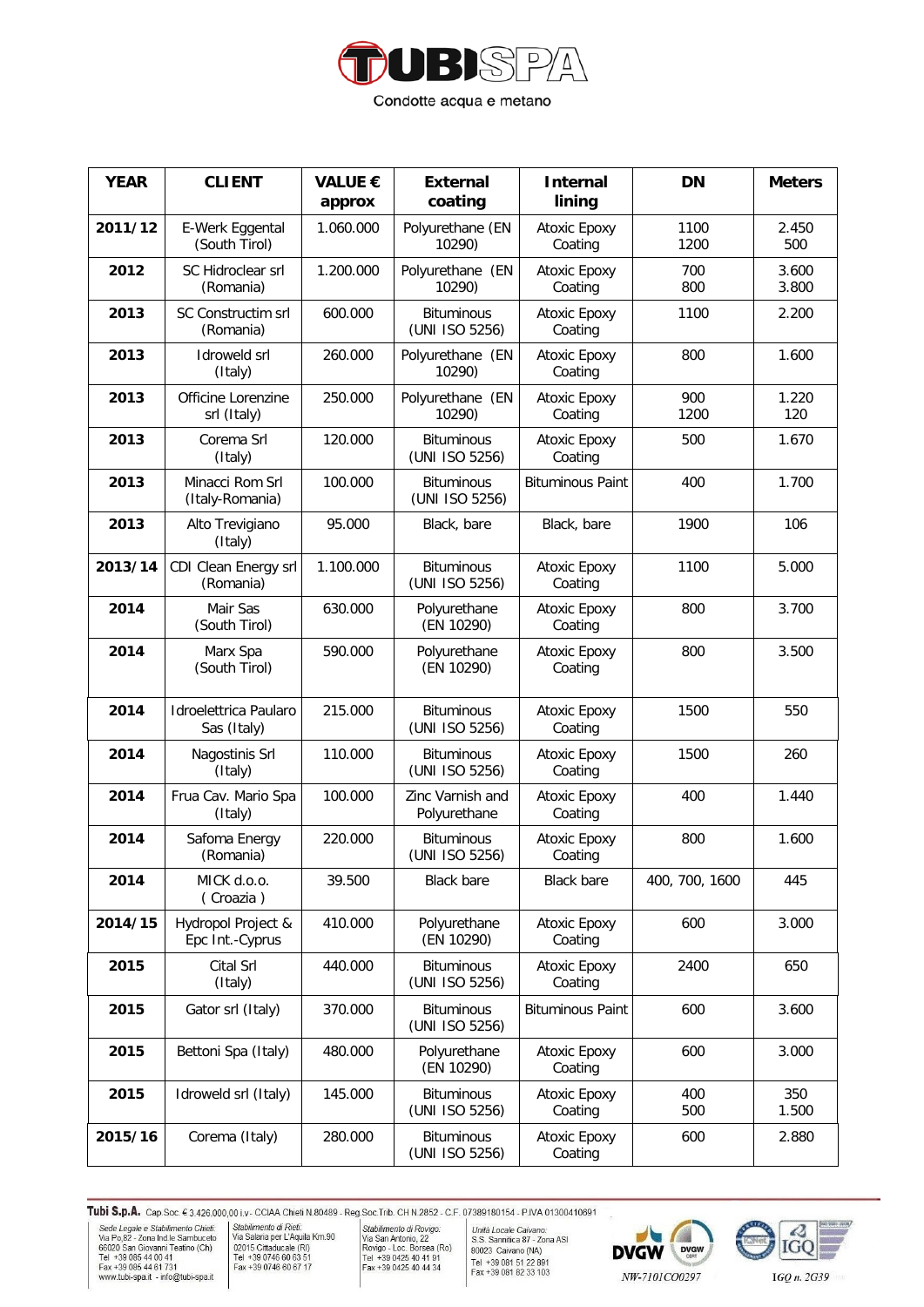

| <b>YEAR</b> | <b>CLIENT</b>                                  | <b>VALUE €</b><br>approx | <b>External</b><br>coating          | <b>Internal</b><br>lining | <b>DN</b>               | <b>Meters</b> |
|-------------|------------------------------------------------|--------------------------|-------------------------------------|---------------------------|-------------------------|---------------|
| 2016        | Camuna<br>Idroelettrica SpA<br>(Italy)         | 107.000                  | Polyurethane<br>(EN 10290)          | Atoxic Epoxy<br>Coating   | 400, 500, 600           | Total<br>1470 |
| 2016        | Idroweld srl<br>(Italy)                        | 650.000                  | Polyurethane<br>(EN 10290)          | <b>Black Bare</b>         | 2300                    | 400           |
| 2016        | AQA srl                                        | 288.000                  | Polyurethane<br>(EN 10290)          | Atoxic Epoxy<br>Coating   | 1800                    | 730           |
| 2017        | Thyssenkrupp<br>(Belgio)                       | 59.606                   | <b>Black bare</b>                   | <b>Black bare</b>         | 2400                    | 72            |
| 2017        | Ecowatt                                        | 167.000                  | Polyurethane<br>(EN 10290)          | Atoxic Epoxy<br>Coating   | 1100                    | 471           |
| 2017        | Gelmi Srl (Italy)                              | 140.000                  | Polyurethane (EN<br>10290)          | Atoxic Epoxy<br>Coating   | 700                     | 600           |
| 2017        | Idroterm srl<br>(Italy)                        | 370.000                  | Polyurethane (EN<br>10290)          | Atoxic Epoxy<br>Coating   | 1800                    | 660           |
| 2017        | Idroterm srl<br>(Italy)                        | 131.000                  | <b>Bituminous</b><br>(UNI ISO 5256) | Atoxic Epoxy<br>Coating   | 1400                    | 370           |
| 2017        | PAC SPA<br>(Uganda)                            | 830.000                  | Polyurethane (EN<br>10290)          | Atoxic Epoxy<br>Coating   | 2000-2200-2700-<br>2900 | 960           |
| 2017        | CMM SRL<br>(Italy)                             | 1.440.000                | Polyurethane (EN<br>10290)          | Atoxic Epoxy<br>Coating   | 1700                    | 2500          |
| 2017        | QMC SRL (Italy)                                | 424.000                  | <b>Bituminous</b><br>(UNI ISO 5256) | <b>Black bare</b>         | 1500                    | 1250          |
| 2017        | Apenna EE<br>(Greece)                          | 160.000                  | <b>Bituminous</b><br>(UNI ISO 5256) | Atoxic Epoxy<br>Coating   | 700                     | 1080          |
| 2017        | SIRIUS SRL<br>(Italy)                          | 310.000                  | Polyurethane (EN<br>10290)          | Atoxic Epoxy<br>Coating   | 700-800                 | 2000          |
| 2017        | <b>Idro Power Service</b><br>shpk<br>(Albania) | 80.000                   | <b>Bituminous</b><br>(UNI ISO 5256) | <b>Black bare</b>         | 600                     | 870           |
| 2018        | CI.PI. ENERGY SRL<br>(Italy)                   | 121.000                  | <b>Bituminous</b><br>(UNI ISO 5256) | <b>Bituminous Paint</b>   | 500                     | 1530          |

Stabilimento di Rieti:<br>
Stabilimento di Rieti:<br>
Via Salaria per L'Aquila Km.90<br>
V2015 Cittaducale (RI)<br>
Tel +39 0746 60 63 51<br>
Fax +39 0746 60 67 17

Stabilimento di Rovigo:<br>
Via San Antonio, 22<br>
Via San Antonio, 22<br>
Tel +39 0425 40 41 91<br>
Fax +39 0425 40 44 34

Unità Locale Caivano:<br>S.S. Sannitica 87 - Zona ASI<br>80023 Caivano (NA)<br>Tel +39 081 51 22 891<br>Fax +39 081 82 33 103



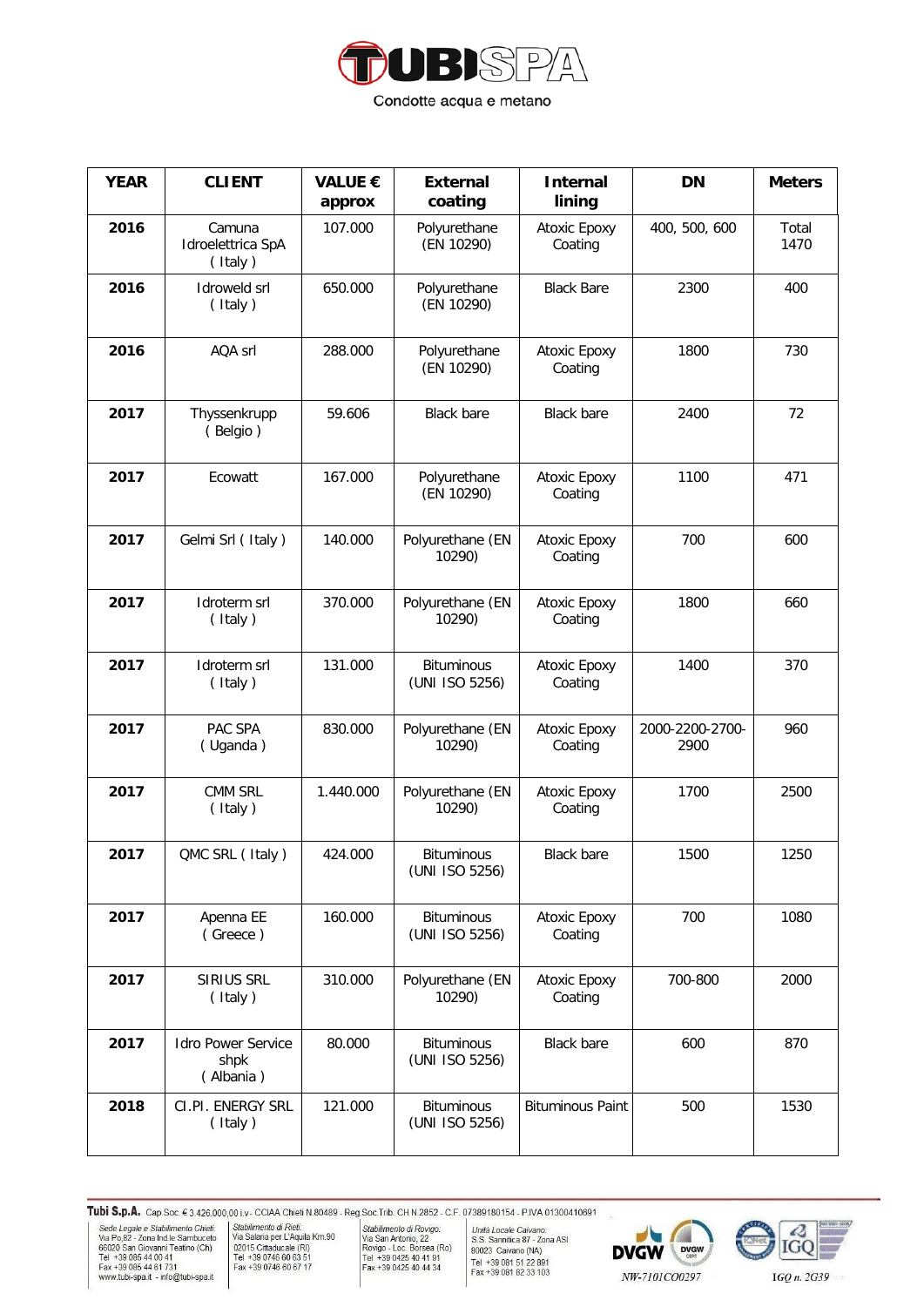

| <b>YEAR</b> | <b>CLIENT</b>                                            | <b>VALUE €</b><br>approx | <b>External</b><br>coating          | <b>Internal</b><br>lining | <b>DN</b>                | <b>Meters</b>             |
|-------------|----------------------------------------------------------|--------------------------|-------------------------------------|---------------------------|--------------------------|---------------------------|
| 2018        | ALFA ENERGY SRL (<br>Italy)                              | 467.000                  | <b>Bituminous</b><br>(UNI ISO 5256) | Atoxic Epoxy<br>Coating   | 1200                     | 2011                      |
| 2018        | <b>GG GARBIN SAS</b><br>(Italy)                          | 211.000                  | Polyethilene<br><b>UNI 9099 R3R</b> | Atoxic Epoxy<br>Coating   | 900<br>1200              | 94<br>500                 |
| 2018        | <b>IDROTERM SRL</b><br>(Italy)                           | 97.800                   | Polyurethane (EN<br>10290)          | Atoxic Epoxy<br>Coating   | 1200<br>500              | 260<br>40                 |
| 2018        | <b>SIMIN SRL</b><br>(Italy)                              | 570.000                  | <b>Bituminous</b><br>(UNI ISO 5256) | Atoxic Epoxy<br>Coating   | 500<br>600<br>750<br>800 | 500<br>600<br>930<br>1200 |
| 2018        | ASI <sub>3</sub><br>(Albania)                            | 12.500                   | <b>Black bare</b>                   | <b>Black bare</b>         | 600<br>700               | 1390<br>486               |
| 2018        | <b>ALENERGY SRL</b><br>(Italy)                           | 494.000                  | <b>Bituminous</b><br>(UNI ISO 5256) | Atoxic Epoxy<br>Coating   | 1800                     | 828                       |
| 2019        | <b>ERGON BLUENERGY</b><br><b>SRL</b><br>(Italy)          | 163.600                  | Polyurethane (EN<br>10290)          | Atoxic Epoxy<br>Coating   | 1800                     | 120                       |
| 2019        | <b>INDEXA ITALIA 2</b><br><b>SRL</b><br>(Italy)          | 144.850                  | Polyurethane (EN<br>10290)          | Atoxic Epoxy<br>Coating   | 1500                     | 246                       |
| 2019        | NET ENERGY SRL<br>(Italy)                                | 74.000                   | <b>Bituminous</b><br>(UNI ISO 5256) | Atoxic Epoxy<br>Coating   | 800                      | 660                       |
| 2019        | <b>SCOTTA SPA</b><br>(Italy)                             | 435.000                  | <b>Bituminous</b><br>(UNI ISO 5256) | Atoxic Epoxy<br>Coating   | 1400                     | 1400                      |
| 2019        | <b>STPH</b><br>(France)                                  | 66.496                   | <b>Bituminous</b><br>(UNI ISO 5256) | Atoxic Epoxy<br>Coating   | 250                      | 1512                      |
| 2019        | <b>STPH</b><br>(France)                                  | 31.598                   | Polyethilene<br><b>UNI 9099 R3R</b> | Atoxic Epoxy<br>Coating   | 500                      | 140                       |
| 2019        | <b>NUOVA</b><br>ELETROMECCANICA<br><b>SRL</b><br>(Italy) | 101.000                  | <b>Bituminous</b><br>(UNI ISO 5256) | Atoxic Epoxy<br>Coating   | 1800                     | 110                       |
| 2019        | <b>FINCOSIT SPA</b><br>(Italy)                           | 165.000                  | <b>Black bare</b>                   | <b>Black bare</b>         | 1250                     | 500                       |

Stabilimento di Rieti:<br>
Stabilimento di Rieti:<br>
Via Salaria per L'Aquila Km.90<br>
V2015 Cittaducale (RI)<br>
Tel +39 0746 60 63 51<br>
Fax +39 0746 60 67 17

Stabilimento di Rovigo:<br>
Via San Antonio, 22<br>
Via San Antonio, 22<br>
Tel +39 0425 40 41 91<br>
Fax +39 0425 40 44 34

Unità Locale Caivano:<br>S.S. Sannitica 87 - Zona ASI<br>80023 Caivano (NA)<br>Tel +39 081 51 22 891<br>Fax +39 081 82 33 103



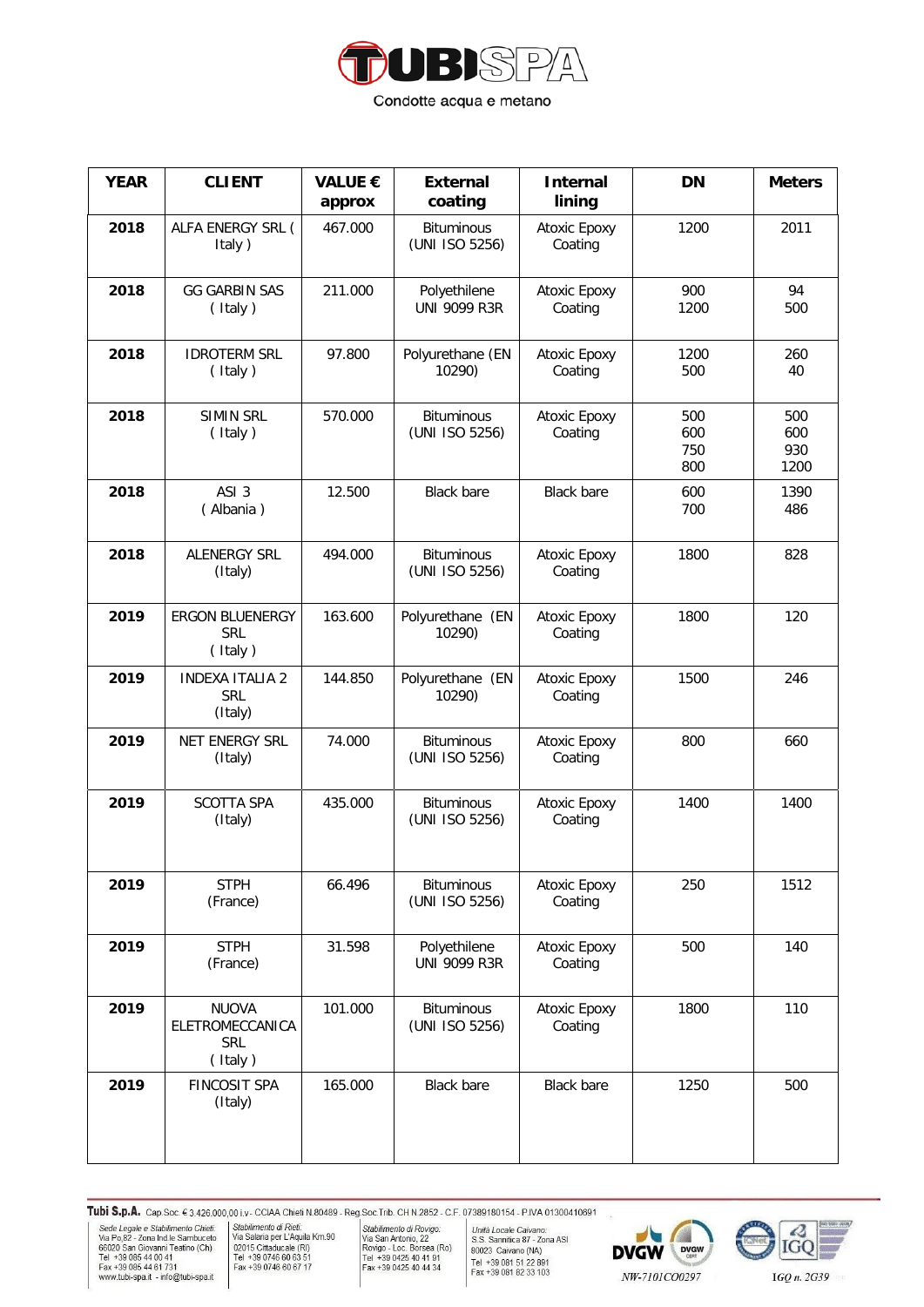

| <b>YEAR</b> | <b>CLIENT</b>                                                | <b>VALUE €</b><br>approx | <b>External</b><br>coating          | <b>Internal</b><br>lining | <b>DN</b>                                   | <b>Meters</b>                               |
|-------------|--------------------------------------------------------------|--------------------------|-------------------------------------|---------------------------|---------------------------------------------|---------------------------------------------|
| 2019        | <b>IDRO ALP SRL</b><br>(Italy)                               | 519.000                  | <b>Bituminous</b><br>(UNI ISO 5256) | Atoxic Epoxy<br>Coating   | 1300                                        | 1420                                        |
| 2019        | <b>CAMUNA</b><br>CONDOTTE SRL (<br>Italy)                    | 76.500                   | Polyurethane (EN<br>10290)          | Atoxic Epoxy<br>Coating   | 1700                                        | 110                                         |
| 2019        | <b>ENERGY URTIER</b><br><b>SRL</b><br>(Italy)                | 475.000                  | <b>Bituminous</b><br>(UNI ISO 5256) | Atoxic Epoxy<br>Coating   | 1800                                        | 820                                         |
| 2019        | <b>GHIGGIA SRL</b><br>(Italy)                                | 51.300                   | <b>Bituminous</b><br>(UNI ISO 5256) | Atoxic Epoxy<br>Coating   | 500                                         | 540                                         |
| 2019        | <b>RIEL SRL</b><br>(Italy)                                   | 187.000                  | <b>Bituminous</b><br>(UNI ISO 5256) | <b>Bituminous Paint</b>   | 1200                                        | 850                                         |
| 2019        | <b>NET ENERGY SRL</b><br>(Italy)                             | 74.100                   | <b>Bituminous</b><br>(UNI ISO 5256) | Atoxic Epoxy<br>Coating   | 800                                         | 660                                         |
| 2019        | <b>MARIETTA SRL</b><br>(Italy)                               | 54.300                   | Polyurethane (EN<br>10290)          | Atoxic Epoxy<br>Coating   | 1200                                        | 144                                         |
| 2019        | <b>BLU ENERGY SRL</b><br>(Italy)                             | 31.590                   | Polyurethane (EN<br>10290)          | Atoxic Epoxy<br>Coating   | 500                                         | 324                                         |
| 2019        | <b>TIRANA ENERGJI</b><br>(Albania)                           | 47.900                   | Polyurethane (EN<br>10290)          | Atoxic Epoxy<br>Coating   | 900<br>1200                                 | 40,5<br>94,5                                |
| 2019        | TREMA ENG. 2<br>(Albania)                                    | 77.800                   | Polyurethane (EN<br>10290)          | Atoxic Epoxy<br>Coating   | 900<br>1200                                 | 216<br>27                                   |
| 2019        | <b>SCS SRL</b><br>(Italy)                                    | 33.100                   | <b>Bituminous</b><br>(UNI ISO 5256) | Atoxic Epoxy<br>Coating   | 1500                                        | 94,5                                        |
| 2019        | CENTRALE<br><b>IDROELETTRICA</b><br>PRATI SOPRANI<br>(Italy) | 311.000                  | <b>Bituminous</b><br>(UNI ISO 5256) | Atoxic Epoxy<br>Coating   | 2200                                        | 580                                         |
| 2019        | PEDROTTI ADELE<br>SRL (Italy)                                | 119.300                  | <b>Bituminous</b><br>(UNI ISO 5256) | Atoxic Epoxy<br>Coating   | 150                                         | 4000                                        |
| 2019/20     | <b>SEKA</b><br><b>HYDROPOWER</b><br>SHPK (Albania)           | 3.514.771                | <b>Bituminous</b><br>(UNI ISO 5256) | Atoxic Epoxy<br>Coating   | 800<br>1400<br>1600<br>1800<br>1000<br>1200 | 455<br>3460<br>1655<br>1655<br>2240<br>1790 |

Stabilimento di Rieti:<br>
Stabilimento di Rieti:<br>
Via Salaria per L'Aquila Km.90<br>
V2015 Cittaducale (RI)<br>
Tel +39 0746 60 63 51<br>
Fax +39 0746 60 67 17

Stabilimento di Rovigo:<br>
Via San Antonio, 22<br>
Via San Antonio, 22<br>
Tel +39 0425 40 41 91<br>
Fax +39 0425 40 44 34

Unità Locale Caivano:<br>S.S. Sannitica 87 - Zona ASI<br>80023 Caivano (NA)<br>Tel +39 081 51 22 891<br>Fax +39 081 82 33 103